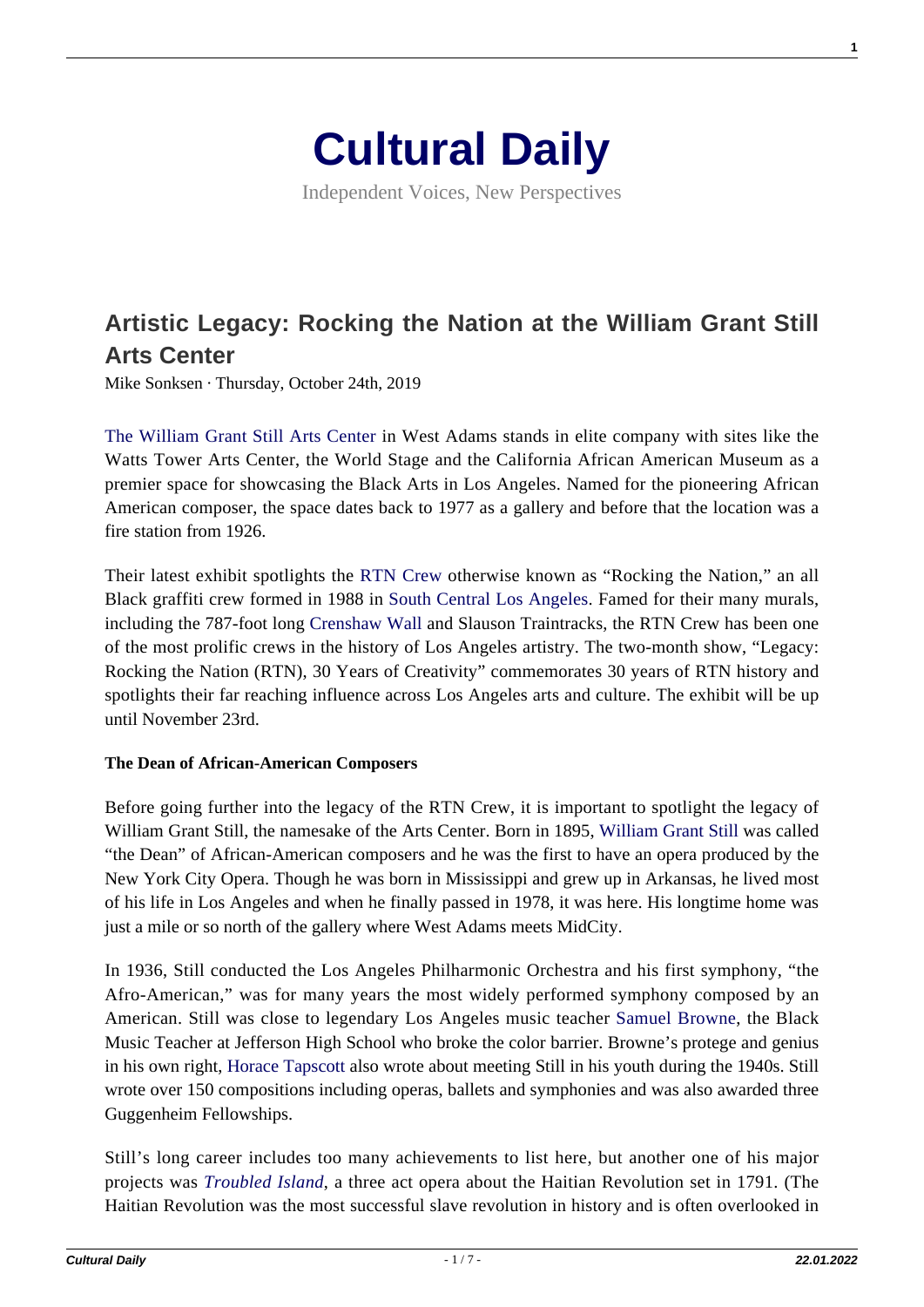the history books. For more on the story, read Michel-Rolph Trouillot's book, *[Silencing the](http://www.beacon.org/Silencing-the-Past-P1109.aspx) [Past](http://www.beacon.org/Silencing-the-Past-P1109.aspx).*)

When *Troubled Island* first began to be composed in 1936, Langston Hughes was the initial writer collaborating with Still. Hughes left the following year to cover the Spanish Civil War and the libretto was finished by 1939 with Still and Verna Arvey working together. Arvey was a pianist and writer and eventually she and Still married and remained together for 39 years until Still died in 1978. The opera itself was not staged until 1949 in New York City and it received 22 curtain calls the night it premiered.

A mural on the outside southern wall of the William Grant Still Arts Center commemorates *Troubled Island*. [Painted by Noni Olabisi in 2003](http://www.williamgrantstill.com/TroubledIsland/William%20Grant%20Still%20Art%20Center%20and%20Mural.htm), the mural named for the opera, according to the William Grant Still Arts Center's website depicts, "dramatically, the pain and suffering of the slaves and the rise to power of Jean-Jacques Dessalines, leader of the slave revolt. In the center of the pictorial saga is William Grant Still, with his spiritual 'eye' depicted in the middle of his forehead, conducting his powerful operatic score which expresses the need for a new era of interracial understanding, loving-kindness and God-consciousness on the earth."

Olabisi was assisted by Brother Boko in the rendering. The mural beautifully honors Still and also captures the spirit of the opera and the revolutionary energy of the Haitian Revolution.

 $\pmb{\times}$ 

The potent imagery of Olabisi's mural is perfect for the William Grant Still Arts Center because her work matches the fierce spirit of the shows they continue to curate. Moreover, she is also a close friend of the RTN crew.

[Noni Olabisi](https://sparcinla.org/noniolabisiinterview/) is an icon in South Central and a prominent West Coast muralist. (Among her many works, Olabisi is also the artist that painted "[The Protect and Serve](https://www.muralconservancy.org/murals/protect-and-serve)" Mural on Jefferson and 11th Avenue a few miles southeast of the Arts Center. That mural celebrates the Black Panthers and it was painted in 1996.) Olabisi says her work is about "resurrection and transformation," and this directly corresponds to the trailblazing energy at the William Grant Still Arts Center.

Led by Director Ami Motevalli in conjunction with the Los Angeles Department of Cultural Affairs, the William Grant Still Arts Center has consistently hosted some of the most progressive arts event in Los Angeles including their African-American Composer Series and the annual [Black](https://wgsac.wordpress.com/exhibition/annual-black-doll-show/) [Doll Show](https://wgsac.wordpress.com/exhibition/annual-black-doll-show/). The next Black Doll Show is currently being planned and it will be the 39th edition.

## **Rocking the Nation**

This brings us back to the Rocking the Nation (RTN) Crew. Originally founded in 1988-89, they have focused on using visual art for community building and education as a means to unite disenfranchised youth. They are guided by the "each one, teach one," coda. Their spirit of building community and nurturing the next generation is very much in line with [Horace Tapscott's](https://www.rollingstone.com/music/music-news/horace-tapscott-pan-afrikan-peoples-arkestra-live-841936/) vision with the Pan Afrikan Peoples Arkestra.

The original members of RTN were [Eric "King CRE8" Walker,](https://art.calarts.edu/events/eric-king-cre8-walker) Ases, Wise and Flex2 Most of the original members were at Crenshaw High School and as the 1990s went on, they began to paint murals across South Central and beyond. King CRE8 has steadily produced work around the neighborhood and internationally, professionally and commercially. The man stands as one of the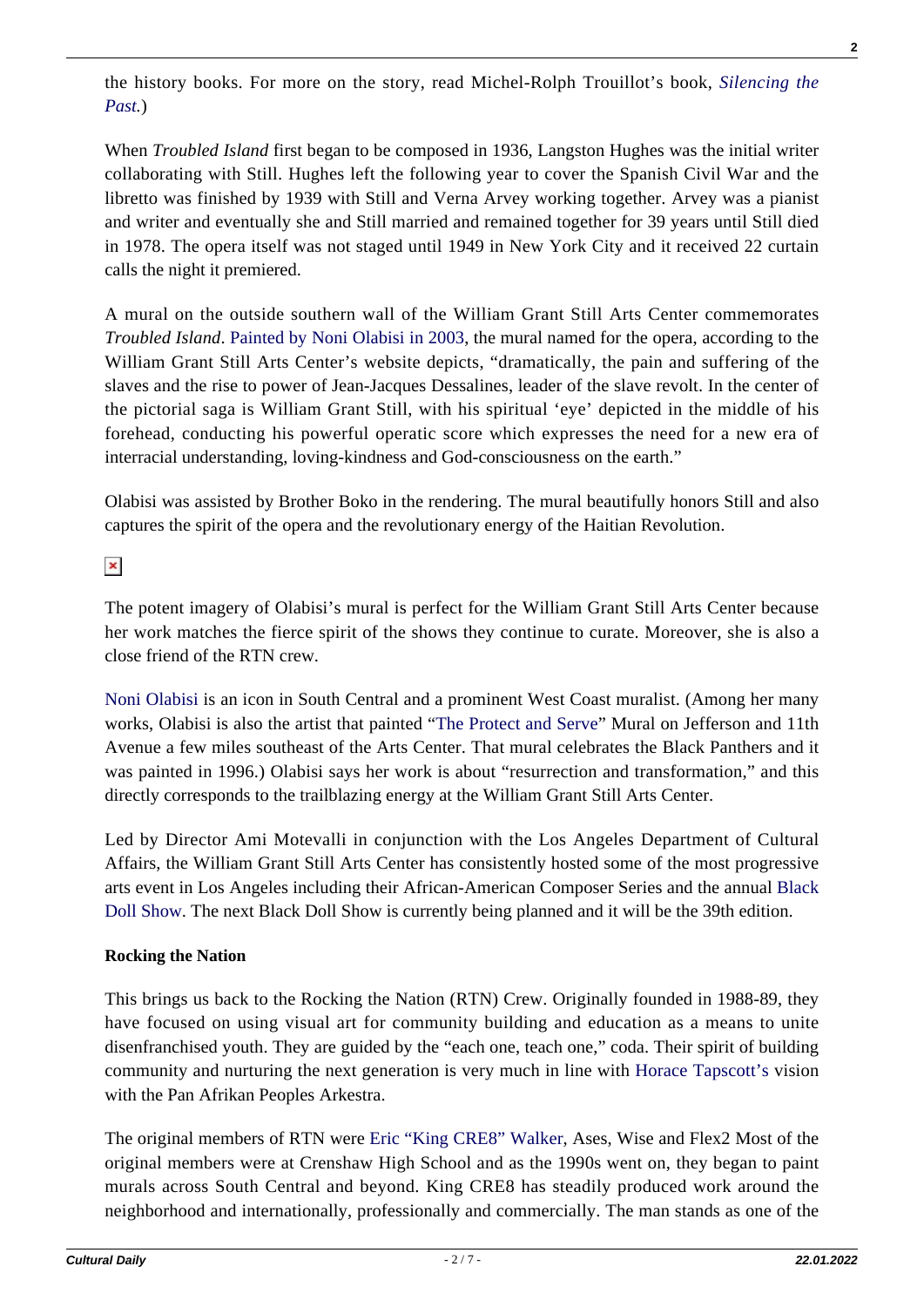most prolific artists in Los Angeles over the last 30 years. It has been said that his charisma propelled the crew from the start.

Curated by [Aiseborn](https://www.aiseborn.com/), RTN member since 2010, the current show, "Legacy: Rocking the Nation (RTN), 30 Years of Creativity," features 150 original pieces, 500 photos and archived materials, film footage, music and original murals to commemorate their long history of art making. Artists included in the show are King CRE8, Mark7, Enkone, SANO, GAKNEW, Roder, Auxe, Aiseborn, Crown, P-Chuck, Mask, Midzt, Sight, Duce and music by Monstroe among others.

I spoke to Aiseborn and he said that celebrating the legacy and influence of the RTN crew is deeply important to him because often times creative pioneers are forgotten whether it be in art, music, poetry or other forms of expression. Street art is often a transitory medium and sometimes the art can happen so fast that a mural or piece gets buffed before its been photographed or noted.

The RTN crew has been embedded in the South Central landscape for 30 years too busy with doing the work to care whether or not anyone noticed. They have left their mark in countless murals, teaching art to youth and through public talks, but celebrating their legacy through this exhibit is especially important because its a thorough catalog of their prolific work over the last three decades.

One of the reasons Aiseborn used the word "legacy" in the show's title is that he feels often times in the art and academic world there's a "stolen legacy," where the original purveyors of an art form or aesthetic get erased or not properly credited. In too many cases a popularizer comes along to be celebrated overshadowing the innovators who started the style. RTN's pioneering work in the art form as well as the other mediums they have worked in has left a major mark on the Los Angeles landscape and the depth of work in the exhibit demonstrates this.

The show goes deep into their history from their first murals and how they formed while still in high school. Along the way they have collaborated with South Central icons like Noni Olabisi, the artist Snake Doctor, Ben Caldwell at the KAOS Network, B Hall from the Good Life Cafe and the celebrated South Central barber Frederick Douglas Ellis aka Good Fred.

In more recent years the crew has been included in exhibitions curated by the Getty, California African-American Museum and the El Segundo Museum of Art among others. They have also added a number of new members. As the crew has evolved they have also become a model of Black and Brown unity which is an accurate description of the changing demographics across South Central.

RTN also played an instrumental role in painting the murals along the Slauson train tracks between Budlong and Normandie. There's even a section of the exhibit where they recreate the Crenshaw Wall with photos.

## **The Crenshaw Wall**

[The Crenshaw Wall i](https://ultrawav0.wixsite.com/crenshawwall#!)s 787-feet long, 10 feet tall and stretches over a full city block centered at Crenshaw and 50th. In its current form it features 12 artists. Historically murals on the Crenshaw Wall date back to the 1960s, but in 2002 RTN took it upon themselves to really take the Wall to the next level. Titling it, "Our Mighty Contribution," the wall features Frederick Douglas, Harriet Tubman, The Black Panther Party, Jimi Hendrix, Louis Armstrong, Marcus Garvey, African-American military men, Martin Luther King, Malcolm X, The Sphinx, Timbuktu, Slavery, Street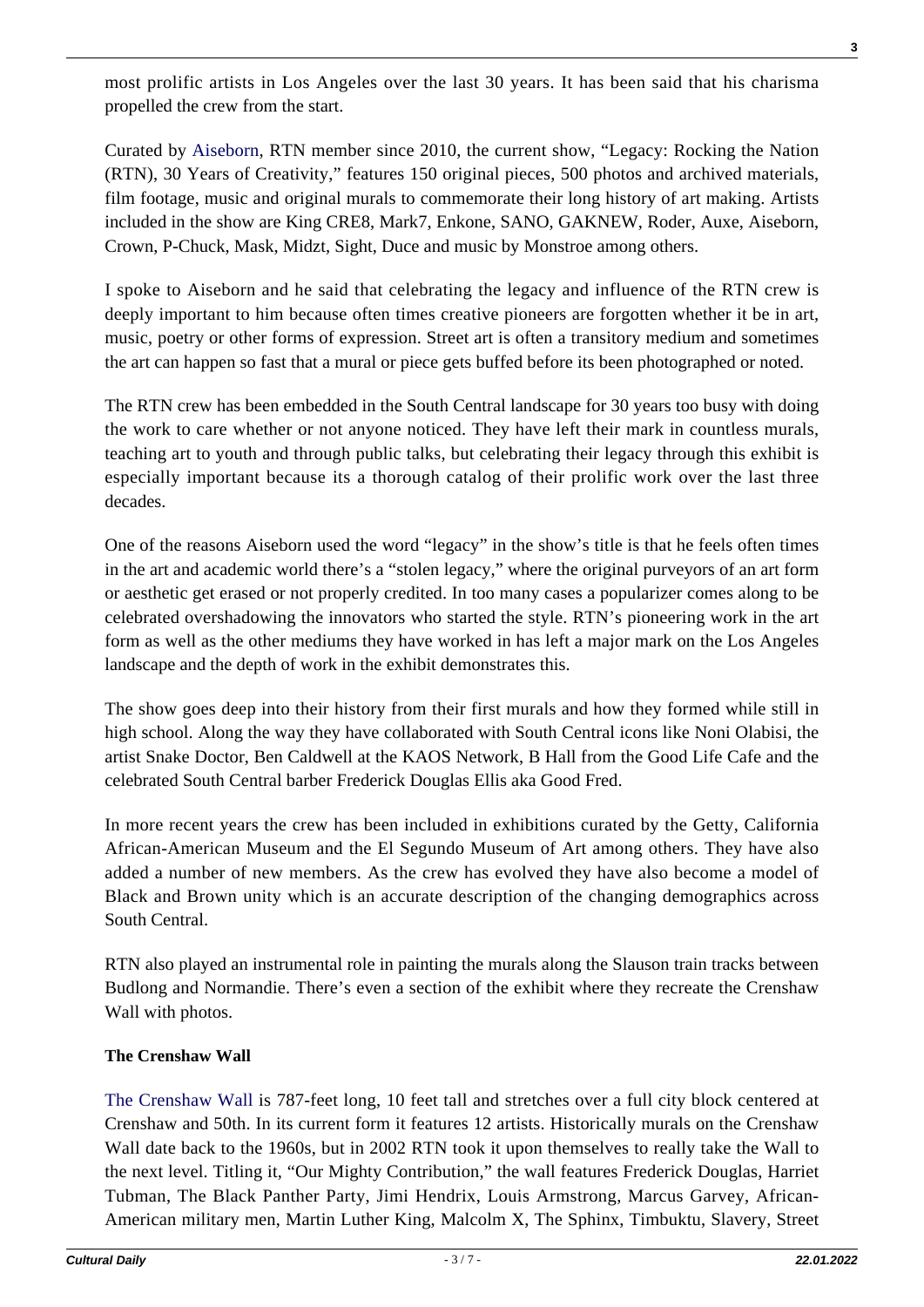[AK Toney i](https://www.kcet.org/shows/departures/leimert-park-art-village-the-struggle-with-a-sense-of-place)s a poet from Leimert Park that has known several members of the RTN crew for the last 30 years. Toney is particularly close to EnkOne. "EnkOne started doing Graffiti art at the age

of 15 years old," Toney remembers. "By the age of 17, he owned an airbrushing art business. He was putting characters and lettering on the shells of pagers, denim jackets, t-shirts, leather wear, not to mention writing with a crew I never knew about until later by individuals from within. Rocking The Nation made silent moves through their visual creations. Their statements were hardcore with imagery and imagination."

A few members of RTN have also made music. One of them is Stroe One. "I eventually met Stroe One,' AK Toney says, "through Leimert Park Village's own KAOS network, run by business owner Ben Caldwell. Caldwell an Elder and Mentor in the community of Leimert was even a part

Dancers and Dizzy Gilespie among other images. What makes the mural even more incredible is that it was completed with almost no funding.

In many ways, the Crenshaw Wall stands in the same company as the 2800-foot long ["Great Wall](http://sparcinla.org/programs/the-great-wall-mural-los-angeles/) [of Los Angeles,](http://sparcinla.org/programs/the-great-wall-mural-los-angeles/)" in North Hollywood. The Great Wall was conceived by Judith Baca in the late 1970s and it tells a people's history of Los Angeles in the same way that the Crenshaw Wall commemorates Black History.

The Crenshaw Wall is similar in scale with its coverage of so much history across its perimeter. In considering the importance of the Crenshaw Wall, the ideas of a Judith Baca essay really resonate. Baca's essay, "[Whose Monument Where: Public Art in a Many-Cultured Society,](https://www.csus.edu/indiv/o/obriene/art7/readings/judybaca.htm)" states that for too long most public art in Los Angeles and other cities across America often served power and dominance rather than the populace. Her work with murals over the last 40 years has been about showing another side of the city in the same way the Crenshaw Wall does.

"In many ways," Baca states, "murals became the only interventions into public spaces that articulated the presence of ethnicity. Architecture and planning have done little to accommodate communities of color in our city." Baca's point illustrates why the Crenshaw Wall is so important and also why the history of the RTN Crew is equally important. Her life's work has been about creating monuments that open up the lens and tell a bigger story. In the same essay quoted above, Baca asks, "How can we assist in creating a public memory for a many-cultured society? Whose story shall we tell?"

The power of the Crenshaw Wall is a testament to Baca's point. RTN's ability to tell a greater story of Black Los Angeles with "Our Mighty Contribution," has inspired countless residents in South Central. One of them is Claudie Jones. Jones is a Los Angeles native, filmmaker and curator at the William Grant Still who is currently working on a documentary about RTN. He's been seeing their work from the time he was in elementary school.

"Growing up in South Central Los Angeles," Jones tells me "and seeing the Murals planted positive seeds in my mind about who I am as a person and brought me closer to black culture. To work on this Documentary is nostalgic." Jones is not alone in being inspired and educated by the work of the RTN Crew. Excerpts of the documentary Jones is making can be viewed at the exhibit. I watched 30 minutes of the footage and was deeply inspired. Jones' film also shows how RTN members have been involved in other elements of hip-hop culture beyond graffiti like dancing and making music.

 $\pmb{\times}$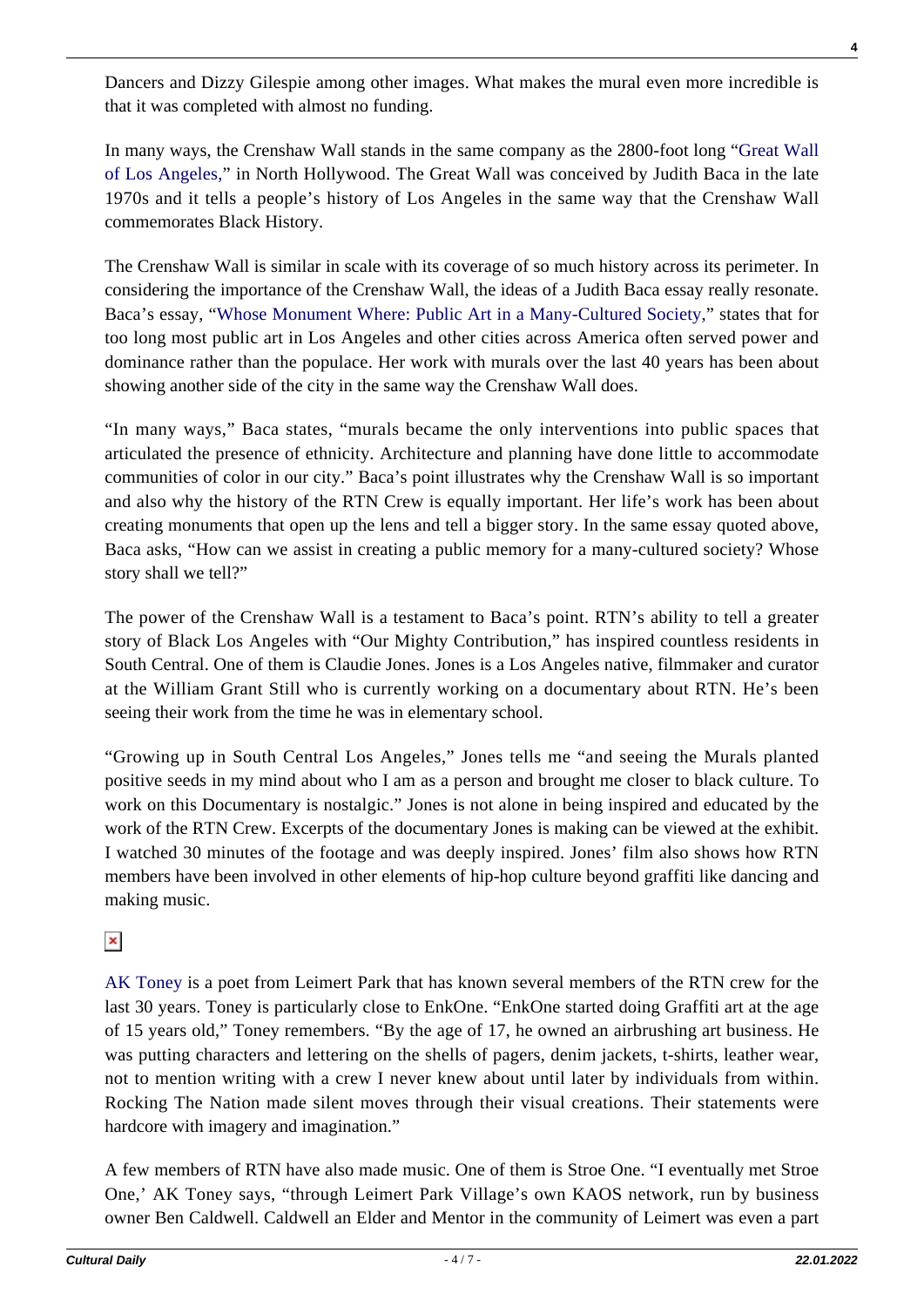of RTN. Stroe One is a humble artist on a real level of Hip-Hop culture. He is a legend in his own right with the paint on walls you would never realize were created by the street. The secret of Stroe One is that he also a lyricist of real visceral Los Angeles. He now has a single and video out that is bubbling on the Hip Hop underground and Social Media entitled *West Up.*"

#### **Whose Monument Where?**

Speaking of [Ben Caldwell,](https://en.wikipedia.org/wiki/Ben_Caldwell_(filmmaker)) Caldwell can be seen talking in Claudie Jones' documentary about RTN showing in the exhibit. He enthusiastically speaks of his love for RTN's artwork and he says that he hopes that they will be one of the featured artists in the emerging "[Destination Crenshaw"](http://destinationcrenshaw.la/) project. Currently in development, Destination Crenshaw is a 1.3 mile long outdoor art and culture experience celebrating Black Los Angeles. Caldwell's point about RTN being one of the featured artists in this project directly ties into both Aiseborn's idea of legacy and Judith Baca's essay quoted above titled "Whose Monument Where."

 $\pmb{\times}$ 

In this essay Baca also states: "Los Angeles provides clear and abundant examples of development as a tool to colonize and displace ethnic communities. Infamous developments abound in public record, if not consciousness—Dodger Stadium, which displaced a historic Mexican community; Bunker Hill, now home to a premier arts center, which displaced another; and the less well documented history of how four major freeways intersected in the middle of East Los Angeles's Chicano communities."

Baca's point here directly connects to Destination Crenshaw and as Ben Caldwell says, it is imperative that the RTN crew be involved with the public art emerging at Destination Crenshaw. There has been a long legacy in Los Angeles of large scale decisions being made without consent of the locals whose lives are directly affected by the decisions policy-makers make. RTN's effective [social agency](https://www.kcet.org/shows/city-rising/social-agency-art-gentrification-and-reclaiming-in-northeast-la-neighborhoods) to uplift their community is exemplified in their work like the Crenshaw Wall. This independent spirit is also akin to the independent spirit of [Nipsey Hussle.](https://www.culturalweekly.com/self-construction-bibliomancy-awp-portland-nipsey-part-2/)

Speaking of Nipsey, the RTN artist GAKNEW, just painted a mural of Nipsey Hussle at Florence and Normandie. [GAKNEW](https://www.culturalweekly.com/gaknew-roxwel-where-hip-hop-meets-psychology/) is a hip hop artist, poet, painter and social worker. Similar to other members of the crew, he has always used his work to build community. GAKNEW has used hip hop to help foster youth find their voice and heal from trauma. He even wrote a poetic novella melting hip hop and psychology.

[GAKNEW f](http://www.gaknew.com/)irst connected with the RTN crew in 2000 as part of the Hip-hop Movement Project but it would be several more years before he painted with them. He met CRE8, Poppin Chuck and Sano. "We all used to teach elements of hip-hop at MacArthur Park with Leyda Sol, sort of like J.U.I.C.E before JUICE was there," he tells me. "Chuck was teaching popping (dancing), CRE8 was teaching Graff, and I did the emceeing," he says. "It's crazy because Dumbfoundead was a teenager in my class back then, before he became known at Project Blowed."

## $\pmb{\times}$

"None of them knew that I painted because I had been on hiatus since like 94," he remembers. "A couple of years before that I met Mark7 because I used to make these little hiphop flier newsletters that I would leave around the city, back when I had my UPS crew (Underground Poet Society). Mark used to collect them, not knowing who I was. He and a close friend of mine, DeShawn,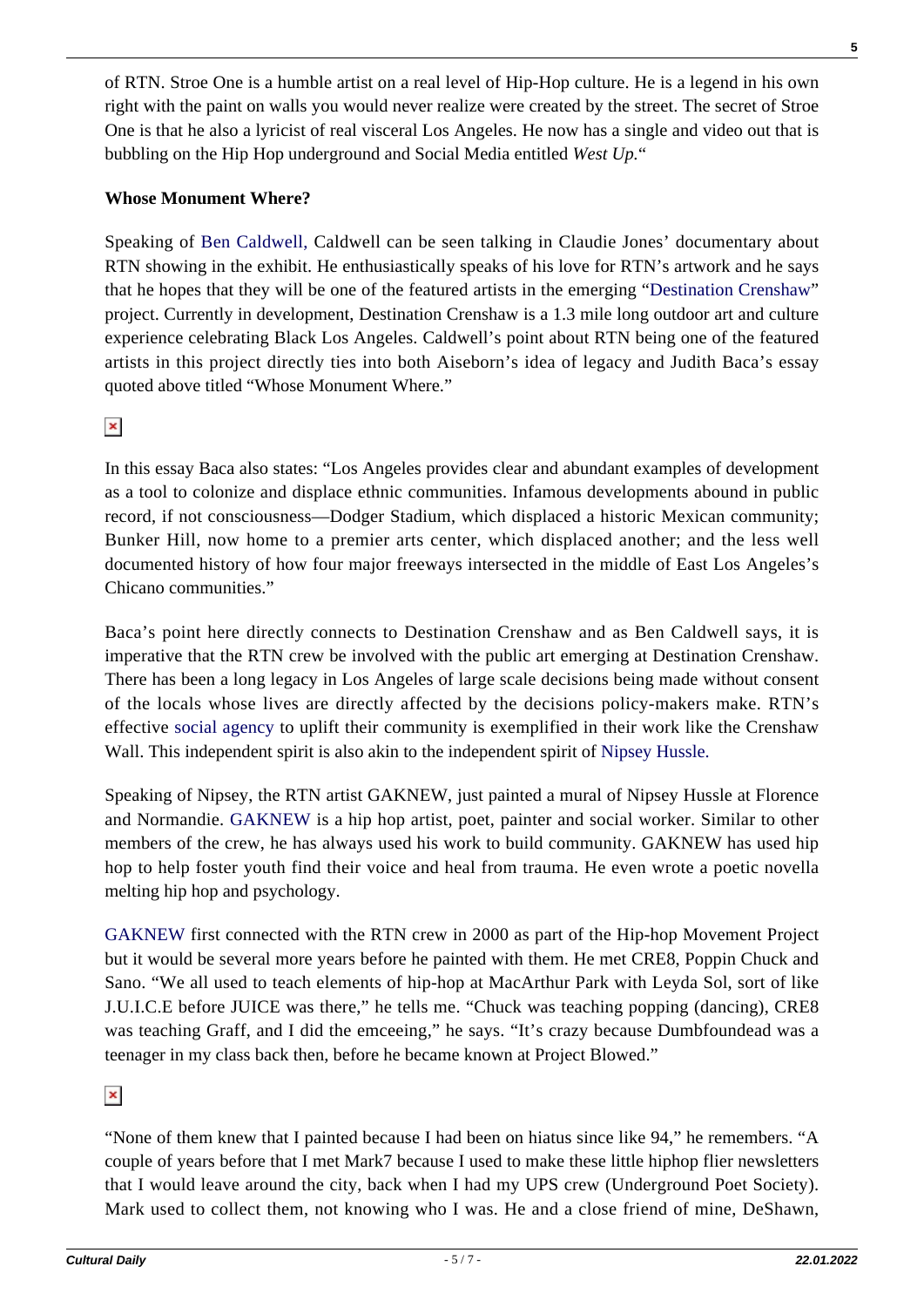worked together and somehow started having a conversation about the newsletters. Mark told Shawn he wanted to meet me and that's how that came together. Mark was also an emcee at the time, so we became cool. Then over a decade later Mark was over my house and saw an oil painting I did of my daughter. We started having a conversation about painting."

"In the conversation I told him about a piece that I did on the side of a beauty salon on Manchester and Crenshaw back in Jr. High, like 1991. He was tripping out because he knew exactly what piece I was talking about. He then invited me to come out and paint with them. I was super rusty because I hadn't touched a spray paint can since the 90's."

"Painting next to those dudes was frustrating and almost embarrassing. I had never gotten heavy into graffiti like they were. I was more into the music. I had just been drawing all my life and always had an appreciation for graffiti. I played around with cans, but then left it alone. I've only really been known for painting over the past 6 or 7 years." GAKNEW continues to both paint and make music. He has a new hip hop project titled "It Was 1994," that will be released, October 25th.

There's obviously much more to say about the RTN crew. What's most important for this account is that their legacy is being honored in this very comprehensive show at the William Grant Still Arts Center. The show remains on display until November 23rd.

A final point that needs to be made before this piece concludes is that as West Adams, South Central and Los Angeles at large continues to transform, it is of paramount importance to recognize pioneers like the RTN crew and for that matter William Grant Still and the Arts Center named after him.

This is especially important to remember because up and down Adams new condos are coming to rise and there are also quite a few freshly painted murals. The RTN crew and the William Grant Still like the World Stage, Kamau Daaood and Horace Tapscott's Pan Afrikan Peoples Arkestra have been preserving the Black Arts long before the new developments and gentrifying carpetbaggers came to town. As Judith Baca says, "How can we assist in creating a public memory for a many-cultured society? Whose story shall we tell?"

 $\pmb{\times}$ 

RTN has been telling the real story of South Central for 30 years and the William Grant Still Arts Center has been doing the same for 42 years. These venerable institutions have been tirelessly serving their community from the start. Like Ben Caldwell says, it is only right that RTN be involved in future projects like Destination Crenshaw. There is an illustrious legacy of art in South Central Los Angeles, visit the RTN exhibit at the William Grant Still Arts Center to see it for yourself.

*(Special thanks to Peter Woods for research assistance.)*

This entry was posted on Thursday, October 24th, 2019 at 5:42 am and is filed under [Essay](https://culturaldaily.com/category/literature/essay/), [Visual](https://culturaldaily.com/category/visual-art/) [Art](https://culturaldaily.com/category/visual-art/)

You can follow any responses to this entry through the [Comments \(RSS\)](https://culturaldaily.com/comments/feed/) feed. You can skip to the end and leave a response. Pinging is currently not allowed.